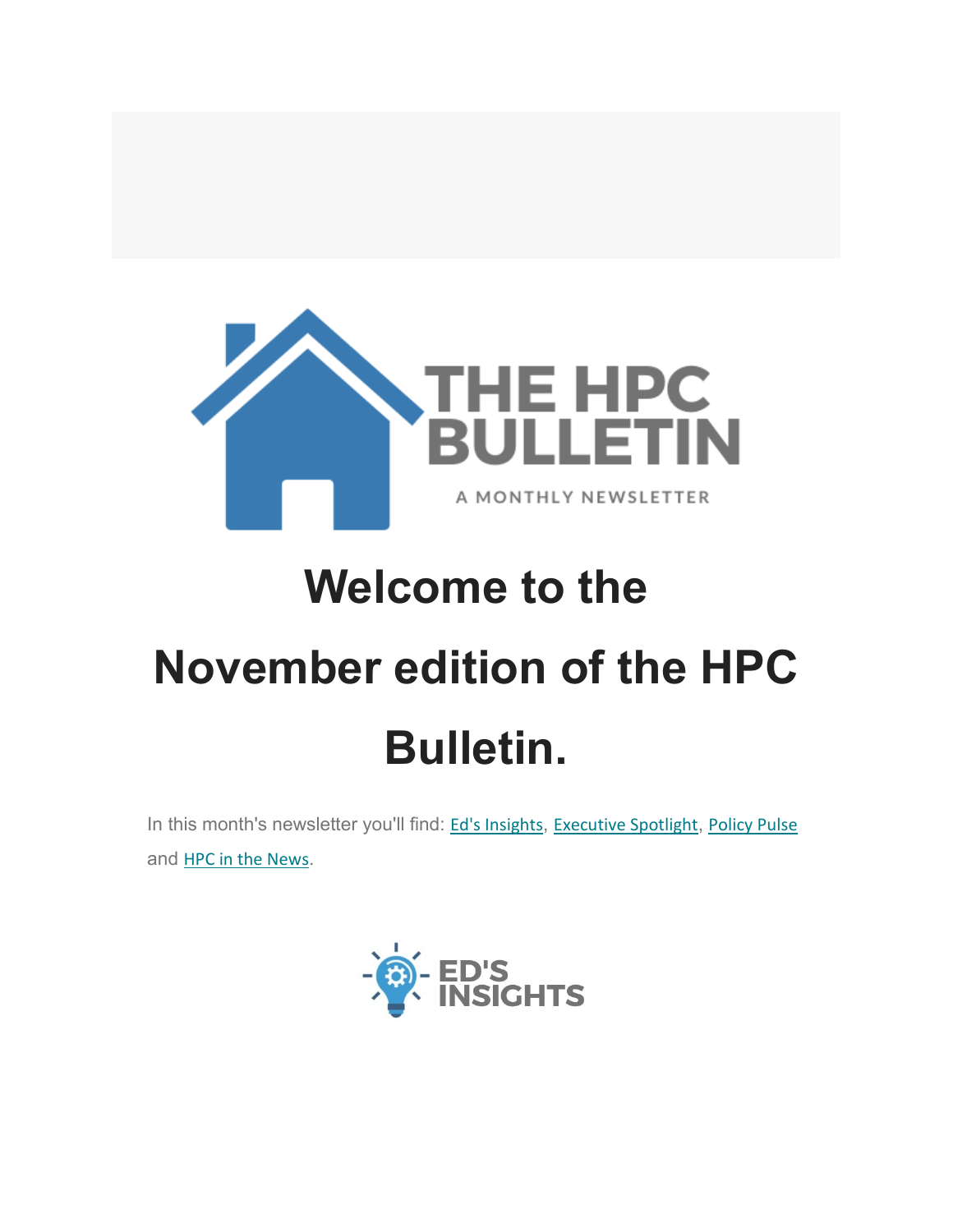

<span id="page-1-0"></span>*With so much attention being paid to the primary market these days, it was nice for me to have a reporter call recently and want to talk about the secondary market. Among the things he asked about was HPC's policy priorities for the secondary market in 2022. I thought I would share my response and, as always, welcome your feedback.*

In 2022, our agenda related to the secondary market will include:

**Elevating the focus on risk as a policy consideration**: After another strong year in housing, with home prices continuing to soar, it is important to remind policymakers how we can, and why we must, effectively and accurately assess and price risk. With elevated prices, continued taxpayer backing of the marketdominant GSEs, and a general expectation of rising rates and Fed tapering,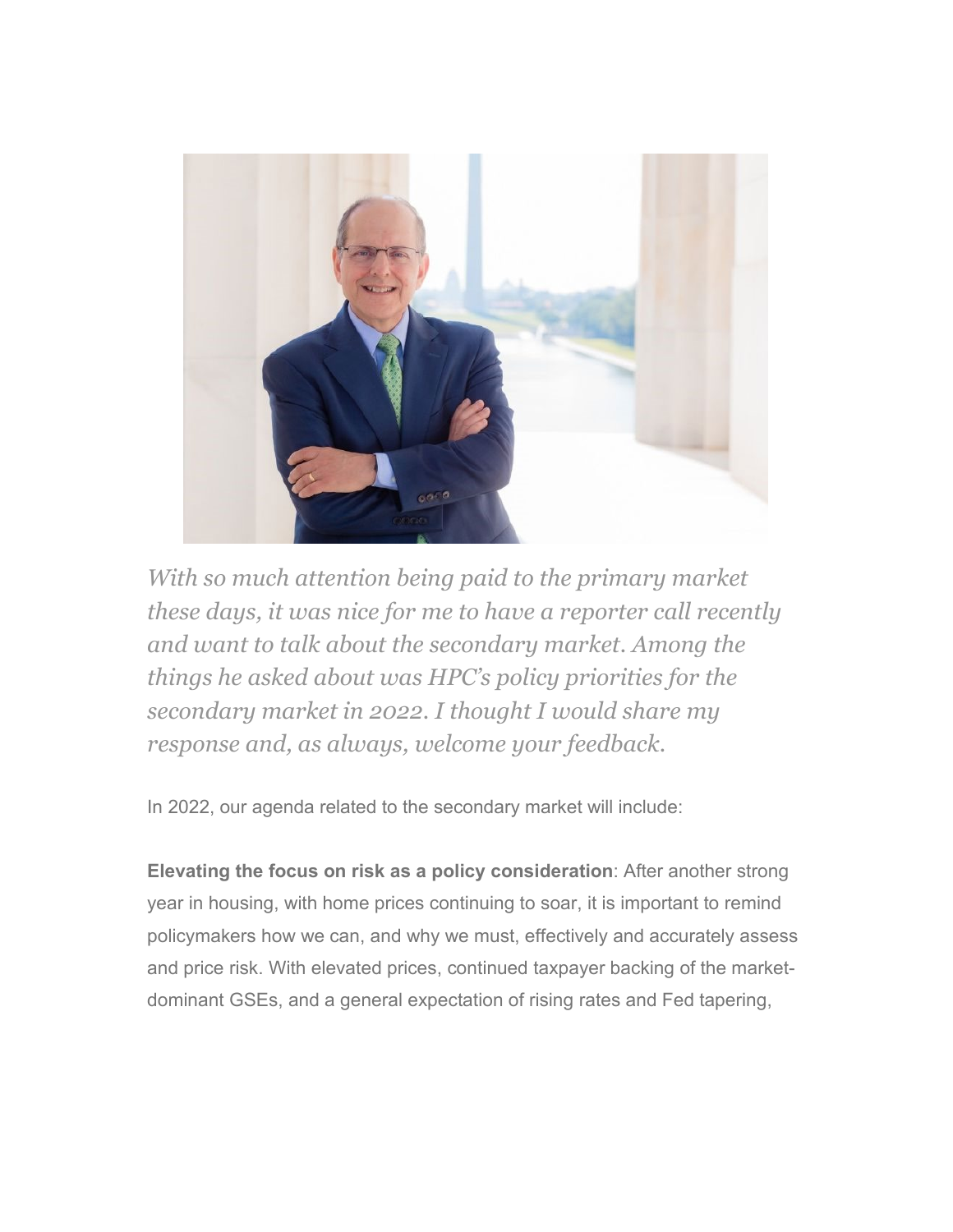paying attention to the various risks in the marketplace is essential.

**Illuminating the need for reform**: HPC will continue to explain to policymakers that achieving their housing priorities will be challenged, and the market will be more fragile, until Congress resolves the critical question of the proper role for government in the housing finance market. Ultimately, we need housing finance reform legislation to set the legal and institutional structures that can last decades and to establish the terms and limits of an explicit government guarantee on MBS. HPC will continue to advocate for such reform. At the same time, we will press forward on important elements of reform that are well underway: growing and maturing the credit risk transfer market, achieving greater realization of the benefits available from the common securitization platform, and advocating for more data standardization and transparency.

**Modernizing Ginnie Mae**: HPC will continue to engage in a deep and meaningful way with Ginnie Mae, working with the Ginnie team on their efforts around collateral management, securitization platform enhancements, servicing and investor accounting, and remote online notarization and other digital technology acceptance. We look forward to Alanna McCargo's confirmation as Ginnie Mae President. It is unfortunate Ginnie has not had a confirmed president in nearly five years.

Have a Happy Thanksgiving!

El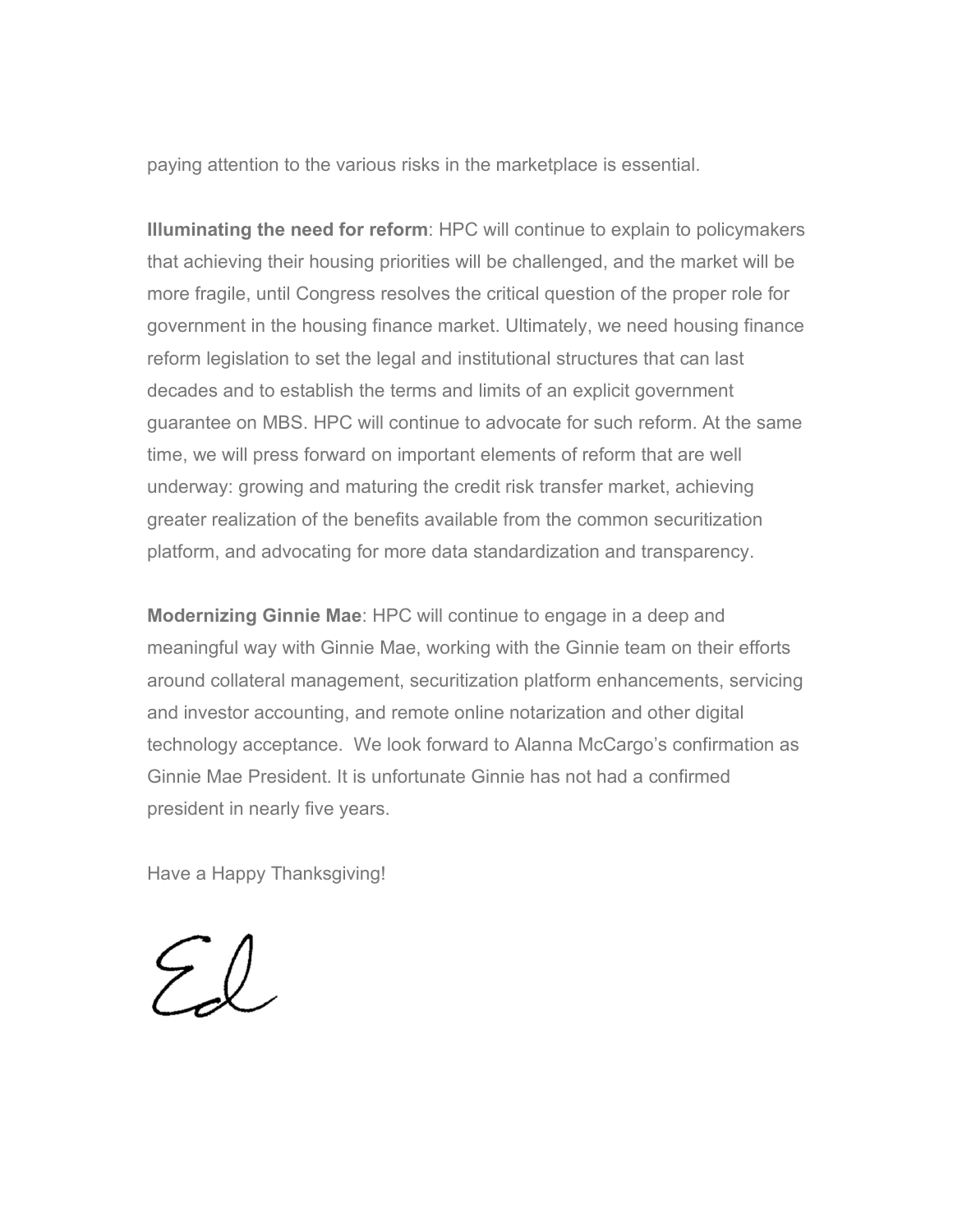

<span id="page-3-0"></span>*This month's Executive Spotlight focuses on Stan Middleman, President, Chief Executive Officer, Freedom Mortgage.*



### **Practical solutions for addressing the racial homeownership gap and the housing supply crisis**

Stan Middleman shares ways to decrease the racial homeownership gap without creating unintended consequences, the potential for addressing housing demand with office space conversions in major metro areas, and the advantages of a new hybrid work model.



**[Read More](https://nam12.safelinks.protection.outlook.com/?url=https%3A%2F%2Fhousingpolicycouncil.us4.list-manage.com%2Ftrack%2Fclick%3Fu%3D5140623077e4523696cc45400%26id%3D135e28567e%26e%3De51c2ce441&data=04%7C01%7CSheryl.Pardo%40housingpolicycouncil.org%7Cbb0ad04889b94c26723c08d99df40ac7%7Ca05a64bbd6ba4776b9825a9e6644ad76%7C1%7C0%7C637714495241378251%7CUnknown%7CTWFpbGZsb3d8eyJWIjoiMC4wLjAwMDAiLCJQIjoiV2luMzIiLCJBTiI6Ik1haWwiLCJXVCI6Mn0%3D%7C1000&sdata=314YFa%2BePyveegCqP4Ejhf8GBsvo6n%2BCBZkS0LBnYBM%3D&reserved=0)**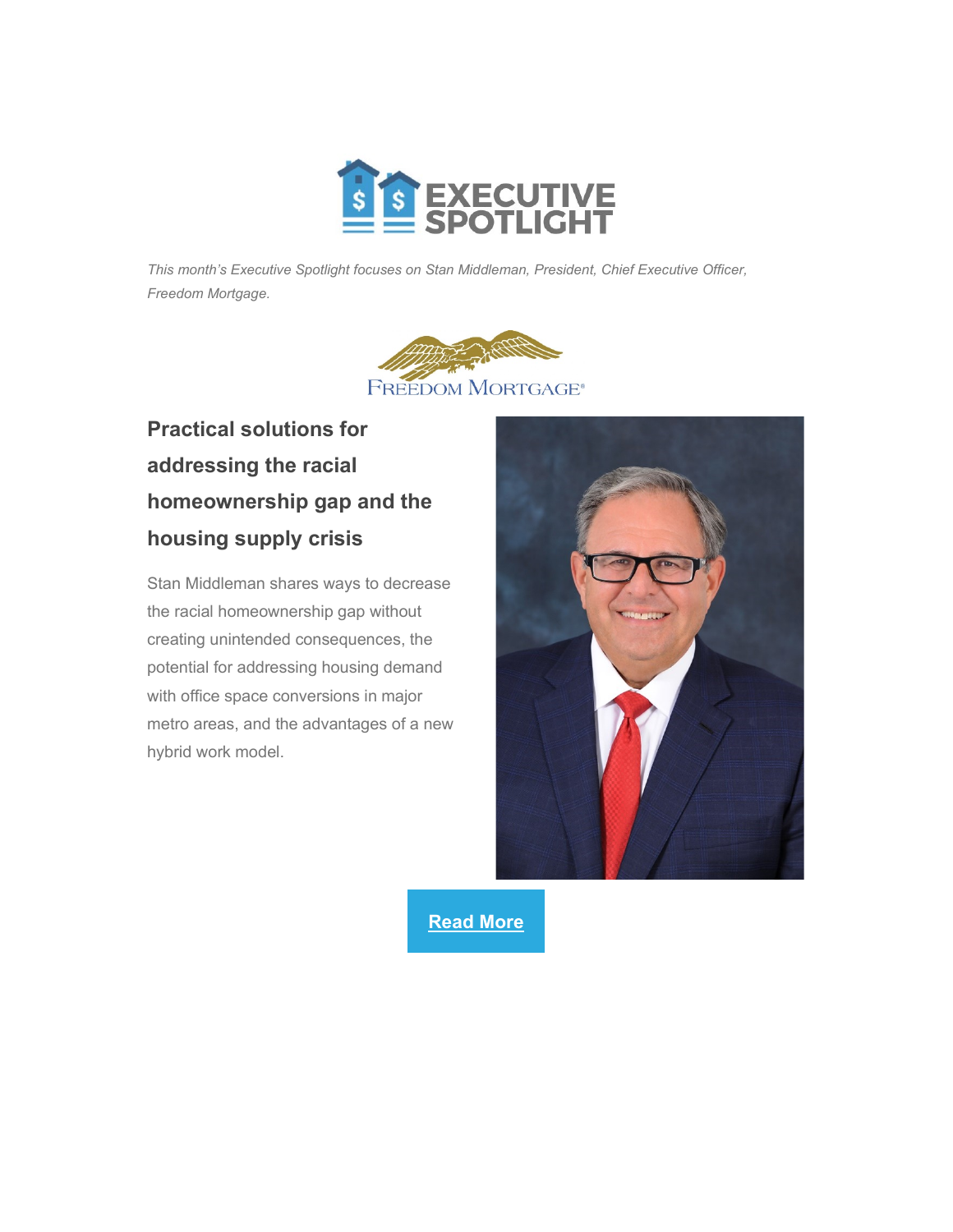



# <span id="page-4-0"></span>**Promoting standardization and simplicity as federal homeowner assistance plans are finalized**

October's Homeowner Assistance Fund (HAF) Collaborative calls continued to serve as a platform to promote standardization of HAF programs, processes, and communications and foster discussion between federal and state administrators and servicers. The 100+ call participants this month heard updates on Treasury's review of state plans, discussed state program design challenges, reviewed CFPB rules and state practices for handling escrow surpluses and borrower award overages, and shared preliminary thoughts on HAF-funded loan modification protocols. During each call, HPC continued to urge states to use the standard documents developed by the collaborative, particularly the agreement to promote speed and efficiency. To help frame the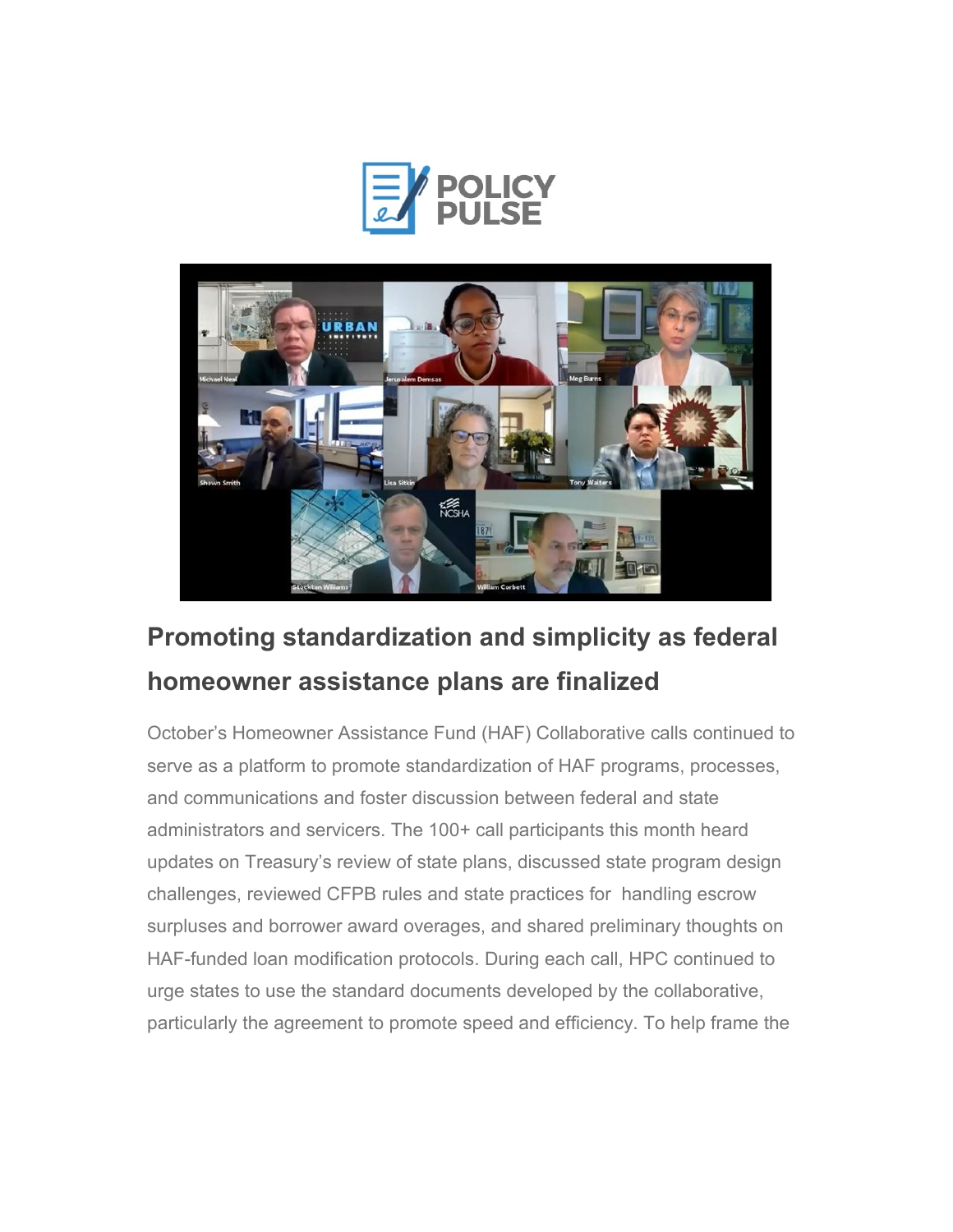conversation about HAF, Meg Burns also participated in an Urban Institute webinar on October 15th with representatives from the National American Indian Housing Council, the National Council of State Housing Agencies, the National Housing Law Project, and the Ohio Housing Finance Agency. Meg's message that the passage of time is reshaping the population to be served by HAF and therefore, complex rules that narrowly tailor borrower outreach and resolution strategies could impede program effectiveness, was picked up in subsequent [media coverage](https://nam12.safelinks.protection.outlook.com/?url=https%3A%2F%2Fhousingpolicycouncil.us4.list-manage.com%2Ftrack%2Fclick%3Fu%3D5140623077e4523696cc45400%26id%3Dc48f93a649%26e%3De51c2ce441&data=04%7C01%7CSheryl.Pardo%40housingpolicycouncil.org%7Cbb0ad04889b94c26723c08d99df40ac7%7Ca05a64bbd6ba4776b9825a9e6644ad76%7C1%7C0%7C637714495241388202%7CUnknown%7CTWFpbGZsb3d8eyJWIjoiMC4wLjAwMDAiLCJQIjoiV2luMzIiLCJBTiI6Ik1haWwiLCJXVCI6Mn0%3D%7C1000&sdata=CBPaPUiXk4jwTjDoPEmjHgOlA2ajgwE3d1PBB2uLG9g%3D&reserved=0) of the event.

#### **[Watch Urban's 10/15 HAF webinar](https://nam12.safelinks.protection.outlook.com/?url=https%3A%2F%2Fhousingpolicycouncil.us4.list-manage.com%2Ftrack%2Fclick%3Fu%3D5140623077e4523696cc45400%26id%3D747c215738%26e%3De51c2ce441&data=04%7C01%7CSheryl.Pardo%40housingpolicycouncil.org%7Cbb0ad04889b94c26723c08d99df40ac7%7Ca05a64bbd6ba4776b9825a9e6644ad76%7C1%7C0%7C637714495241398145%7CUnknown%7CTWFpbGZsb3d8eyJWIjoiMC4wLjAwMDAiLCJQIjoiV2luMzIiLCJBTiI6Ik1haWwiLCJXVCI6Mn0%3D%7C1000&sdata=tuJKI5wqAT0G1ltEYGitqKbmgcdSksPe6y%2BUul44jrA%3D&reserved=0)**



#### **Sharing the lender perspective on appraisal bias**

In October, HPC's Appraisal Working Group continued refining its recommendations (discussed in our [October newsletter](https://nam12.safelinks.protection.outlook.com/?url=https%3A%2F%2Fhousingpolicycouncil.us4.list-manage.com%2Ftrack%2Fclick%3Fu%3D5140623077e4523696cc45400%26id%3D8cb6360801%26e%3De51c2ce441&data=04%7C01%7CSheryl.Pardo%40housingpolicycouncil.org%7Cbb0ad04889b94c26723c08d99df40ac7%7Ca05a64bbd6ba4776b9825a9e6644ad76%7C1%7C0%7C637714495241398145%7CUnknown%7CTWFpbGZsb3d8eyJWIjoiMC4wLjAwMDAiLCJQIjoiV2luMzIiLCJBTiI6Ik1haWwiLCJXVCI6Mn0%3D%7C1000&sdata=0LMt29X0VocEMzPcVO96W1N5C20M%2F1PdfruGsDzSP1I%3D&reserved=0)) for the Biden Administration's Interagency Task Force on Property Appraisal and Valuation Equity (PAVE) and engaged with several key stakeholder groups to hear their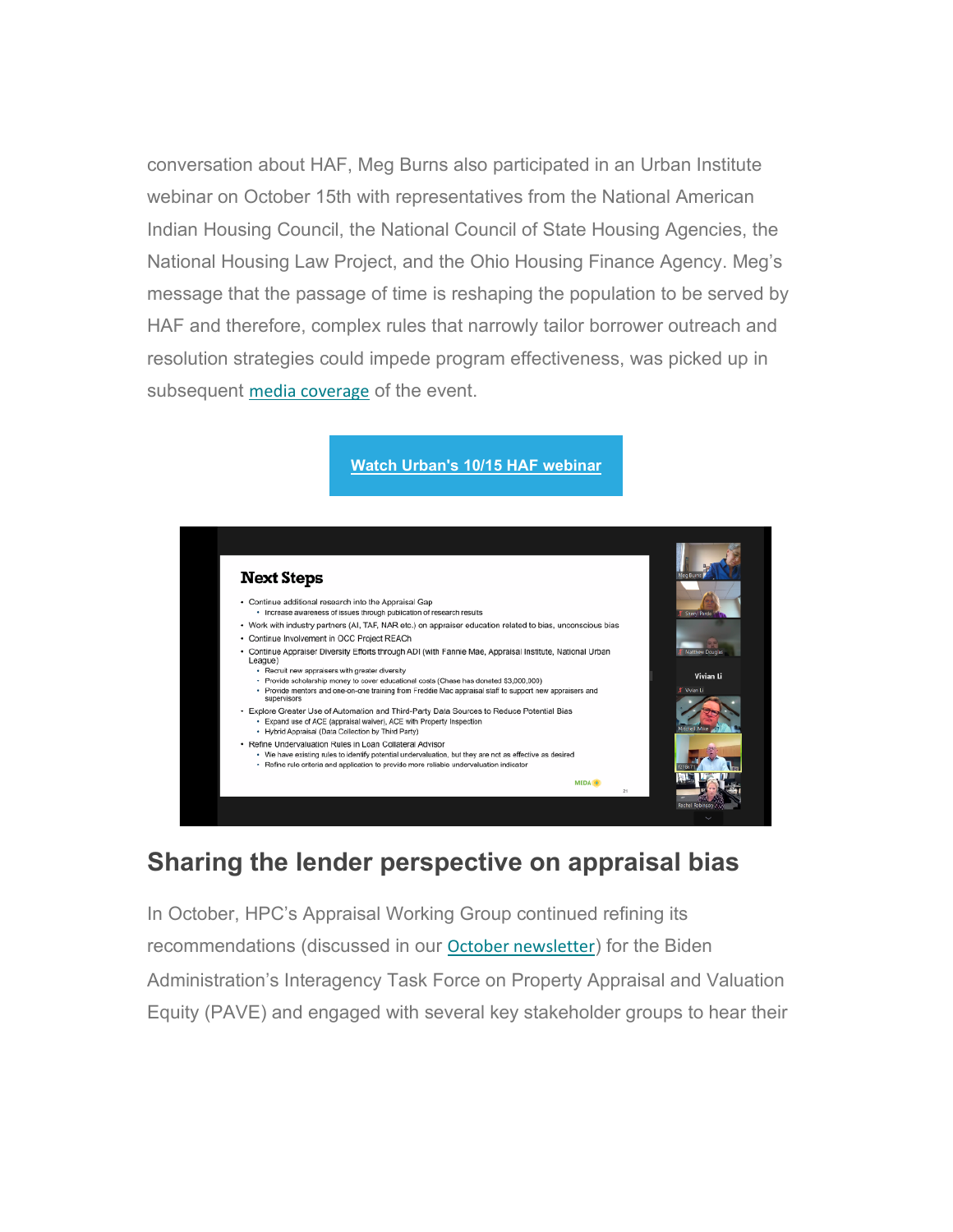concerns and suggestions. This engagement included conversations with FHFA and Appraisal Subcommittee staff and participation in an industry listening session hosted by the PAVE task force. The National Fair Housing Alliance has also asked HPC for our input on their official review of the FFIEC's real estate appraisal standards and appraiser qualification criteria. Michael Bradley, the SVP for Single-Family, Modeling, Econometrics, Data Science and Analytics at Freddie Mac presented and discussed Freddie's recently released research on disparities between contract prices and opinions of value in Black and Hispanic neighborhoods with the working group. In this session, HPC members suggested additional analyses Freddie could complete to further inform and explain the observations identified, including looking at MLS data to determine how realtor influence may affect sales prices and assessing the core property data set, to identify and account for any historical bias that might be reflected. The HPC working group will submit its recommendations to the PAVE task force shortly and then seek a meeting to discuss our suggestions.

# **Urging FHA to implement a 40-year loan modification more slowly and carefully**

HPC commented with MBA on an FHA [draft Mortgagee Letter](https://nam12.safelinks.protection.outlook.com/?url=https%3A%2F%2Fhousingpolicycouncil.us4.list-manage.com%2Ftrack%2Fclick%3Fu%3D5140623077e4523696cc45400%26id%3D422417fa3a%26e%3De51c2ce441&data=04%7C01%7CSheryl.Pardo%40housingpolicycouncil.org%7Cbb0ad04889b94c26723c08d99df40ac7%7Ca05a64bbd6ba4776b9825a9e6644ad76%7C1%7C0%7C637714495241408103%7CUnknown%7CTWFpbGZsb3d8eyJWIjoiMC4wLjAwMDAiLCJQIjoiV2luMzIiLCJBTiI6Ik1haWwiLCJXVCI6Mn0%3D%7C1000&sdata=RcBUlA7n4J48g%2BITzgQJ%2F%2BmEXb4OkX%2F4inQiXY2iLZA%3D&reserved=0) proposing to add a 40-year loan modification option to FHA's COVID-19 Recovery Loss Mitigation Options. HPC's letter expressed general support for a 40-year loan modification for FHA loans while also expressing concerns with the timing and temporary nature of a program available only for COVID-19 loss mitigation. The letter urged FHA to delay any introduction of a 40-year modification until after the 1st quarter of 2022, with an adequate implementation timeframe of at least 90 days and suggested that FHA take the time to carefully construct a 40-year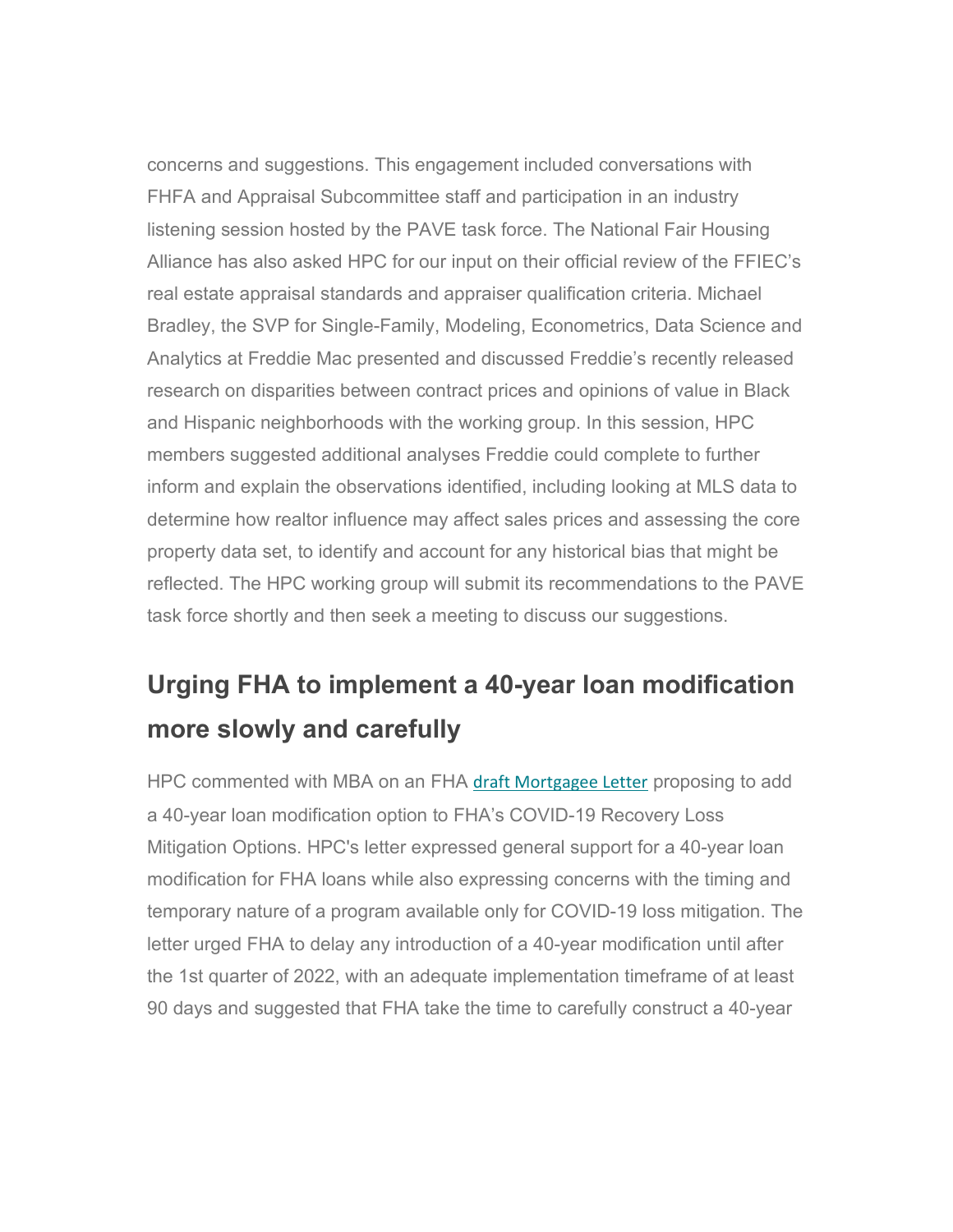modification program that could be permanently added to its suite of loss mitigation options, available to borrowers where appropriate and beneficial. The letter noted several negative impacts of the proposal on borrowers, expressed concerns with several proposed rules and remaining uncertainties, and highlighted the need for FHA to foster development of a transparent and liquid market for 40-year modifications, a necessary condition for success.

**[Read the 10/27 letter to FHA](https://nam12.safelinks.protection.outlook.com/?url=https%3A%2F%2Fhousingpolicycouncil.us4.list-manage.com%2Ftrack%2Fclick%3Fu%3D5140623077e4523696cc45400%26id%3D6967649c09%26e%3De51c2ce441&data=04%7C01%7CSheryl.Pardo%40housingpolicycouncil.org%7Cbb0ad04889b94c26723c08d99df40ac7%7Ca05a64bbd6ba4776b9825a9e6644ad76%7C1%7C0%7C637714495241408103%7CUnknown%7CTWFpbGZsb3d8eyJWIjoiMC4wLjAwMDAiLCJQIjoiV2luMzIiLCJBTiI6Ik1haWwiLCJXVCI6Mn0%3D%7C1000&sdata=N4wNrUs3tMJH%2F1WwO1hwT%2BHfSVYZudGzvHBaHIBNpUY%3D&reserved=0)**

## **Securing CFPB support for a Direct Connect program for Servicemember Civil Relief Act compliance**

In mid-October, the Servicemembers Affairs Working Group held a briefing with CFPB officials, highlighting the impacts of forbearance on servicemembers and the opportunity to assist them through the Homeowner Assistance Fund. The primary objective of the meeting, however, was to update the Bureau on the slow pace and limited scope of the Department of Defense's Defense Manpower Data Center's efforts to update their SCRA database. The update would create an automated "Direct Connect" for financial institutions, using a modern Application Programming Interface, to access the data needed to validate borrower military service to qualify for SCRA protection. HPC's key message was that a Direct Connect system would significantly improve the effectiveness, efficiency, and security, enhancing customer service and legal protections for servicemembers. Because this is the system of record that permits servicemembers to receive their legal protections, the CFPB agreed that this was a critical project and that they would reinforce the message that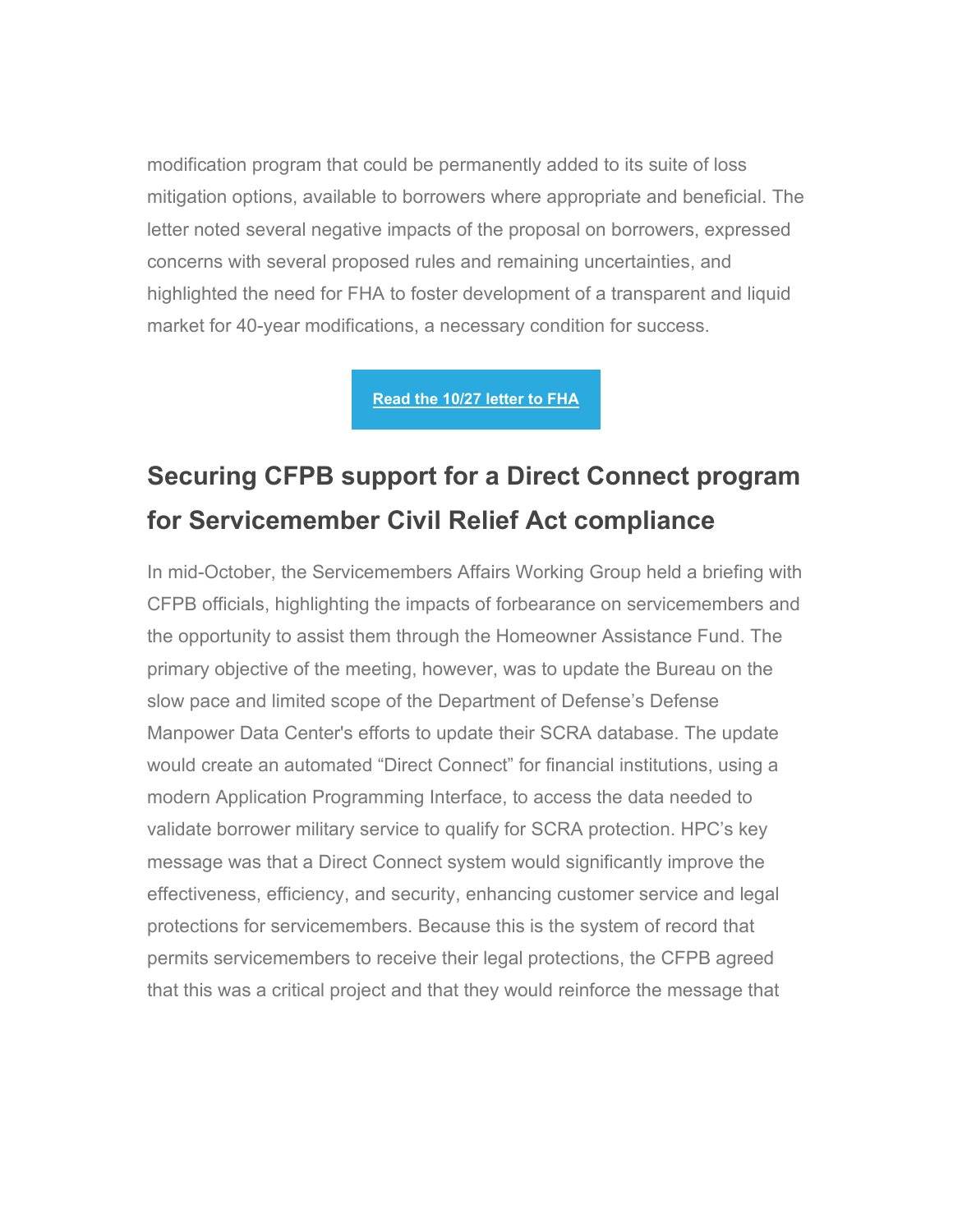the Department of Defense should prioritize and implement appropriate system upgrades expeditiously.

# **Recommending new ways for the GSEs to close the racial homeownership gap**

HPC submitted a response to FHFA's [Request for Input on the Enterprise](https://nam12.safelinks.protection.outlook.com/?url=https%3A%2F%2Fhousingpolicycouncil.us4.list-manage.com%2Ftrack%2Fclick%3Fu%3D5140623077e4523696cc45400%26id%3D0ea0931b34%26e%3De51c2ce441&data=04%7C01%7CSheryl.Pardo%40housingpolicycouncil.org%7Cbb0ad04889b94c26723c08d99df40ac7%7Ca05a64bbd6ba4776b9825a9e6644ad76%7C1%7C0%7C637714495241418053%7CUnknown%7CTWFpbGZsb3d8eyJWIjoiMC4wLjAwMDAiLCJQIjoiV2luMzIiLCJBTiI6Ik1haWwiLCJXVCI6Mn0%3D%7C1000&sdata=nK52DFE0WnA%2BsjV6naEamVN0BmwcKmk1ZlwTsY49its%3D&reserved=0)  [Equitable Housing Finance Plans](https://nam12.safelinks.protection.outlook.com/?url=https%3A%2F%2Fhousingpolicycouncil.us4.list-manage.com%2Ftrack%2Fclick%3Fu%3D5140623077e4523696cc45400%26id%3D0ea0931b34%26e%3De51c2ce441&data=04%7C01%7CSheryl.Pardo%40housingpolicycouncil.org%7Cbb0ad04889b94c26723c08d99df40ac7%7Ca05a64bbd6ba4776b9825a9e6644ad76%7C1%7C0%7C637714495241418053%7CUnknown%7CTWFpbGZsb3d8eyJWIjoiMC4wLjAwMDAiLCJQIjoiV2luMzIiLCJBTiI6Ik1haWwiLCJXVCI6Mn0%3D%7C1000&sdata=nK52DFE0WnA%2BsjV6naEamVN0BmwcKmk1ZlwTsY49its%3D&reserved=0), noting that the historical lack of progress on reducing the racial homeownership gap indicates that a new approach is needed. The letter, developed with input from a working group of interested HPC members, recommended that the Enterprises, among other things, initiate regular review of loan pricing, and recalibrate if necessary to prevent any disparate impact on protected classes and explore updates to the GSE Automated Underwriting Systems including incorporating additional alternative approaches or data sources. HPC also suggested that FHFA consider instituting a competitive and transparent enterprise grant program to offer direct subsidies to high-capacity housing creators on the ground and urged more research and data sharing, particularly related to potential bias in valuation discrepancy and credit underwriting. Finally, the letter recommended that the GSEs establish clear measures of success, annual reporting, and a process for regular stakeholder engagement.

**[Read the 10/25 letter](https://nam12.safelinks.protection.outlook.com/?url=https%3A%2F%2Fhousingpolicycouncil.us4.list-manage.com%2Ftrack%2Fclick%3Fu%3D5140623077e4523696cc45400%26id%3D05ad372a02%26e%3De51c2ce441&data=04%7C01%7CSheryl.Pardo%40housingpolicycouncil.org%7Cbb0ad04889b94c26723c08d99df40ac7%7Ca05a64bbd6ba4776b9825a9e6644ad76%7C1%7C0%7C637714495241418053%7CUnknown%7CTWFpbGZsb3d8eyJWIjoiMC4wLjAwMDAiLCJQIjoiV2luMzIiLCJBTiI6Ik1haWwiLCJXVCI6Mn0%3D%7C1000&sdata=3dI9oeH%2BcF83cyMpqbYL1CfZh2JHqSohFDAM13b9%2Fw0%3D&reserved=0)** 

**Urging MISMO to allow for digitally sourced and verified loans in their new data standards**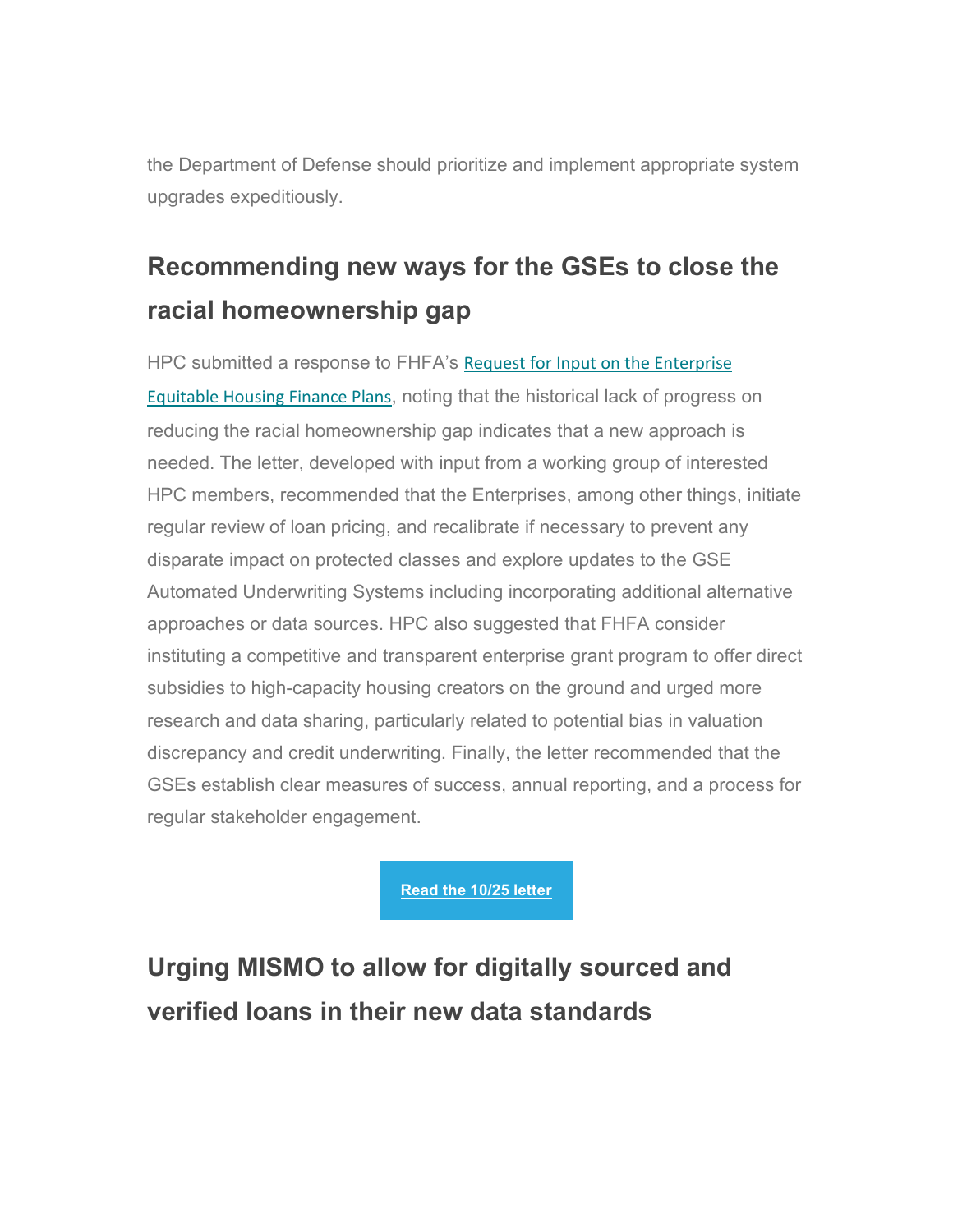HPC is working with members in the digital verification of income and assets (DVOI&A) workstream to develop a comment letter in response to the development of the MISMO private label residential mortgage-backed securities (PL RMBS) Standard Dataset; the letter outlines the rationale for expanding the PL RMBS dataset to include documentation, definitions, processes, and data structures required to include digitally sourced and/or verified loans.

#### **Monitoring LIBOR transition**

HPC has continued to monitor the language and legislative strategy related to the Adjustable Interest Rate (LIBOR) Act of 2021. HPC convened the LIBOR working group to discuss HUD's Advanced Notice of Proposed Rulemaking (ANPR) affecting LIBOR-based forward and reverse adjustable-rate mortgages and explored opportunities for a joint-trade response with other industry groups. Comments are due on December 5, 2021.

#### **Shifting focus into Ginnie Mae modernization**

To date, the Ginnie Mae working group had focused on responding to agency communications, including the Issuer Eligibility RFI, 40 Year pool press release, and VA seasoning repurchase demands. During October, we shifted to a more proactive stance and began identifying policy recommendations to change Ginnie Mae's current restrictions on re-performing loans as well as the loan and pool certification requirements in support of a long-term loan level strategy.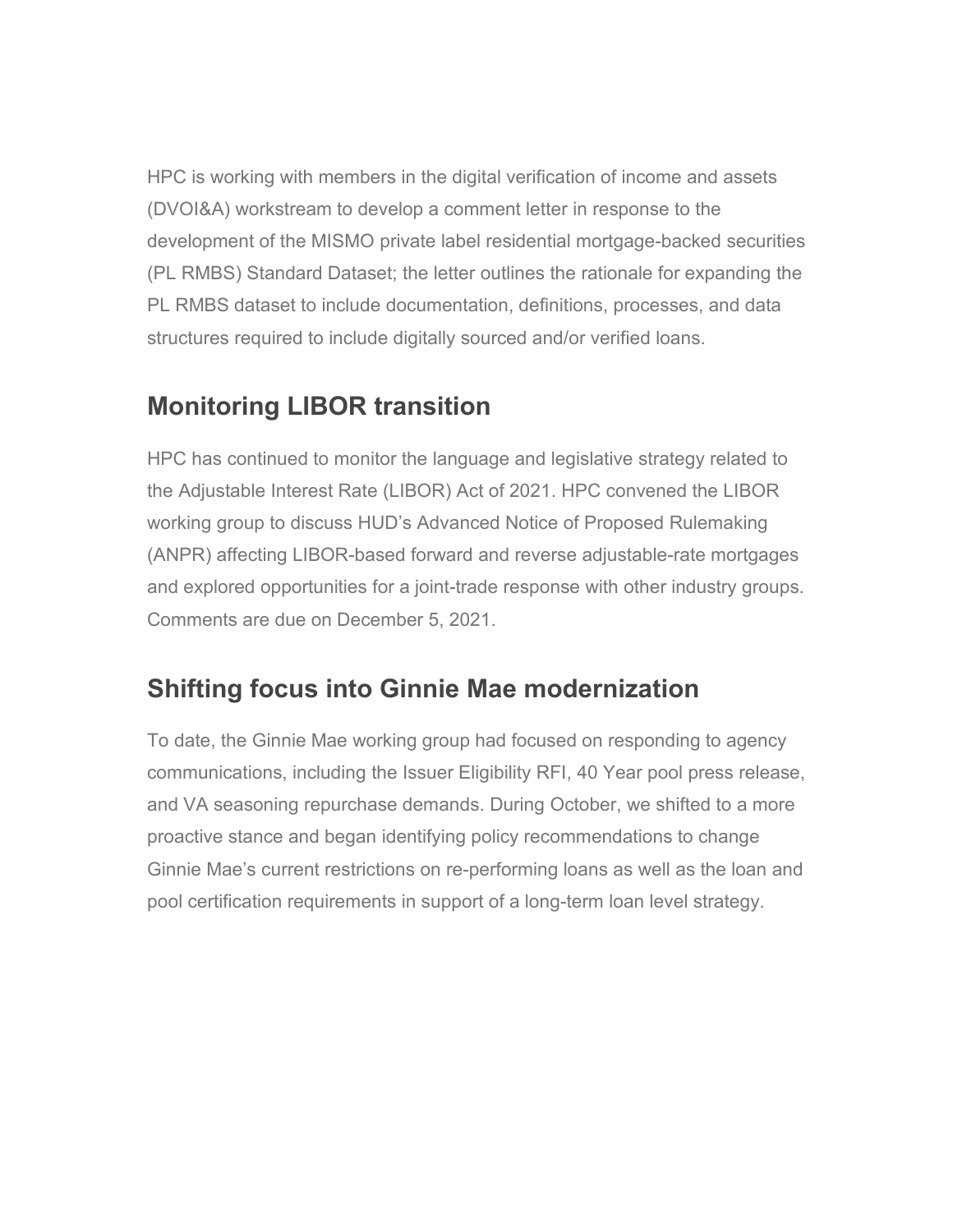

<span id="page-10-0"></span>**October 28, 2021. On FHFA's equitable housing plans:** [Industry and housing](https://nam12.safelinks.protection.outlook.com/?url=https%3A%2F%2Fhousingpolicycouncil.us4.list-manage.com%2Ftrack%2Fclick%3Fu%3D5140623077e4523696cc45400%26id%3Df9ce257ad7%26e%3De51c2ce441&data=04%7C01%7CSheryl.Pardo%40housingpolicycouncil.org%7Cbb0ad04889b94c26723c08d99df40ac7%7Ca05a64bbd6ba4776b9825a9e6644ad76%7C1%7C0%7C637714495241428006%7CUnknown%7CTWFpbGZsb3d8eyJWIjoiMC4wLjAwMDAiLCJQIjoiV2luMzIiLCJBTiI6Ik1haWwiLCJXVCI6Mn0%3D%7C1000&sdata=i1zkOSfP3gVFA8DtxGN81W%2FC6%2BCmsJnzW%2Bci4z6gxoU%3D&reserved=0)  [groups expect big things from FHFA](https://nam12.safelinks.protection.outlook.com/?url=https%3A%2F%2Fhousingpolicycouncil.us4.list-manage.com%2Ftrack%2Fclick%3Fu%3D5140623077e4523696cc45400%26id%3Df9ce257ad7%26e%3De51c2ce441&data=04%7C01%7CSheryl.Pardo%40housingpolicycouncil.org%7Cbb0ad04889b94c26723c08d99df40ac7%7Ca05a64bbd6ba4776b9825a9e6644ad76%7C1%7C0%7C637714495241428006%7CUnknown%7CTWFpbGZsb3d8eyJWIjoiMC4wLjAwMDAiLCJQIjoiV2luMzIiLCJBTiI6Ik1haWwiLCJXVCI6Mn0%3D%7C1000&sdata=i1zkOSfP3gVFA8DtxGN81W%2FC6%2BCmsJnzW%2Bci4z6gxoU%3D&reserved=0). This report on the comment letters submitted in response to the FHFA's RFI on the Enterprise Equitable Housing Plans includes several quotes from HPC's letter (discussed above) including HPC's request that the GSEs release their appraisal data and suggestion that FHFA expand the use of alternative data for assessing credit worthiness, particularly bank account data.

**October 27, 2021. On the resurgence in PLS securities:** [Private-label market](https://nam12.safelinks.protection.outlook.com/?url=https%3A%2F%2Fhousingpolicycouncil.us4.list-manage.com%2Ftrack%2Fclick%3Fu%3D5140623077e4523696cc45400%26id%3Dd80cd63f3e%26e%3De51c2ce441&data=04%7C01%7CSheryl.Pardo%40housingpolicycouncil.org%7Cbb0ad04889b94c26723c08d99df40ac7%7Ca05a64bbd6ba4776b9825a9e6644ad76%7C1%7C0%7C637714495241437961%7CUnknown%7CTWFpbGZsb3d8eyJWIjoiMC4wLjAwMDAiLCJQIjoiV2luMzIiLCJBTiI6Ik1haWwiLCJXVCI6Mn0%3D%7C1000&sdata=IU70S%2BiPURFvMpm%2Fd1dradvIlP%2BM1JileNJcqFh%2F4ro%3D&reserved=0)  [filled the void created by PSPA changes](https://nam12.safelinks.protection.outlook.com/?url=https%3A%2F%2Fhousingpolicycouncil.us4.list-manage.com%2Ftrack%2Fclick%3Fu%3D5140623077e4523696cc45400%26id%3Dd80cd63f3e%26e%3De51c2ce441&data=04%7C01%7CSheryl.Pardo%40housingpolicycouncil.org%7Cbb0ad04889b94c26723c08d99df40ac7%7Ca05a64bbd6ba4776b9825a9e6644ad76%7C1%7C0%7C637714495241437961%7CUnknown%7CTWFpbGZsb3d8eyJWIjoiMC4wLjAwMDAiLCJQIjoiV2luMzIiLCJBTiI6Ik1haWwiLCJXVCI6Mn0%3D%7C1000&sdata=IU70S%2BiPURFvMpm%2Fd1dradvIlP%2BM1JileNJcqFh%2F4ro%3D&reserved=0). Ed DeMarco notes, in an interview, that the private-label securities market made its potential clear by stepping in with private securitizations when the GSEs capped investor purchases but that with the GSE cap removed, it will be hard to compete with the GSEs for these securitizations.

**October 27, 2021. On the CFPB and the QM rule:** [Rohit Chopra pleads the fifth](https://nam12.safelinks.protection.outlook.com/?url=https%3A%2F%2Fhousingpolicycouncil.us4.list-manage.com%2Ftrack%2Fclick%3Fu%3D5140623077e4523696cc45400%26id%3D19a8b983fd%26e%3De51c2ce441&data=04%7C01%7CSheryl.Pardo%40housingpolicycouncil.org%7Cbb0ad04889b94c26723c08d99df40ac7%7Ca05a64bbd6ba4776b9825a9e6644ad76%7C1%7C0%7C637714495241437961%7CUnknown%7CTWFpbGZsb3d8eyJWIjoiMC4wLjAwMDAiLCJQIjoiV2luMzIiLCJBTiI6Ik1haWwiLCJXVCI6Mn0%3D%7C1000&sdata=uLX3TGYgX%2F6YE0Z%2FyhEadODM17MKMM17%2BCouoV%2FwWv0%3D&reserved=0)  [on QM rule](https://nam12.safelinks.protection.outlook.com/?url=https%3A%2F%2Fhousingpolicycouncil.us4.list-manage.com%2Ftrack%2Fclick%3Fu%3D5140623077e4523696cc45400%26id%3D19a8b983fd%26e%3De51c2ce441&data=04%7C01%7CSheryl.Pardo%40housingpolicycouncil.org%7Cbb0ad04889b94c26723c08d99df40ac7%7Ca05a64bbd6ba4776b9825a9e6644ad76%7C1%7C0%7C637714495241437961%7CUnknown%7CTWFpbGZsb3d8eyJWIjoiMC4wLjAwMDAiLCJQIjoiV2luMzIiLCJBTiI6Ik1haWwiLCJXVCI6Mn0%3D%7C1000&sdata=uLX3TGYgX%2F6YE0Z%2FyhEadODM17MKMM17%2BCouoV%2FwWv0%3D&reserved=0). This article on Chopra's testimony includes quotes from HPC's March comment letter on the delay of the mandatory compliance date of the 2020 General QM rule, noting that the delay creates uncertainty for lenders and that any modifications to the 2020 rule should follow the standard APA rulemaking process.

**October 18, 2021. On the Homeowner Assistance Fund:** [Forbearance heading](https://nam12.safelinks.protection.outlook.com/?url=https%3A%2F%2Fhousingpolicycouncil.us4.list-manage.com%2Ftrack%2Fclick%3Fu%3D5140623077e4523696cc45400%26id%3D4d5203d67f%26e%3De51c2ce441&data=04%7C01%7CSheryl.Pardo%40housingpolicycouncil.org%7Cbb0ad04889b94c26723c08d99df40ac7%7Ca05a64bbd6ba4776b9825a9e6644ad76%7C1%7C0%7C637714495241447918%7CUnknown%7CTWFpbGZsb3d8eyJWIjoiMC4wLjAwMDAiLCJQIjoiV2luMzIiLCJBTiI6Ik1haWwiLCJXVCI6Mn0%3D%7C1000&sdata=MU5X5iSnhjhGmMX2QUgaxUeQ%2FUAxMHjnK6yobN7%2BXF8%3D&reserved=0)